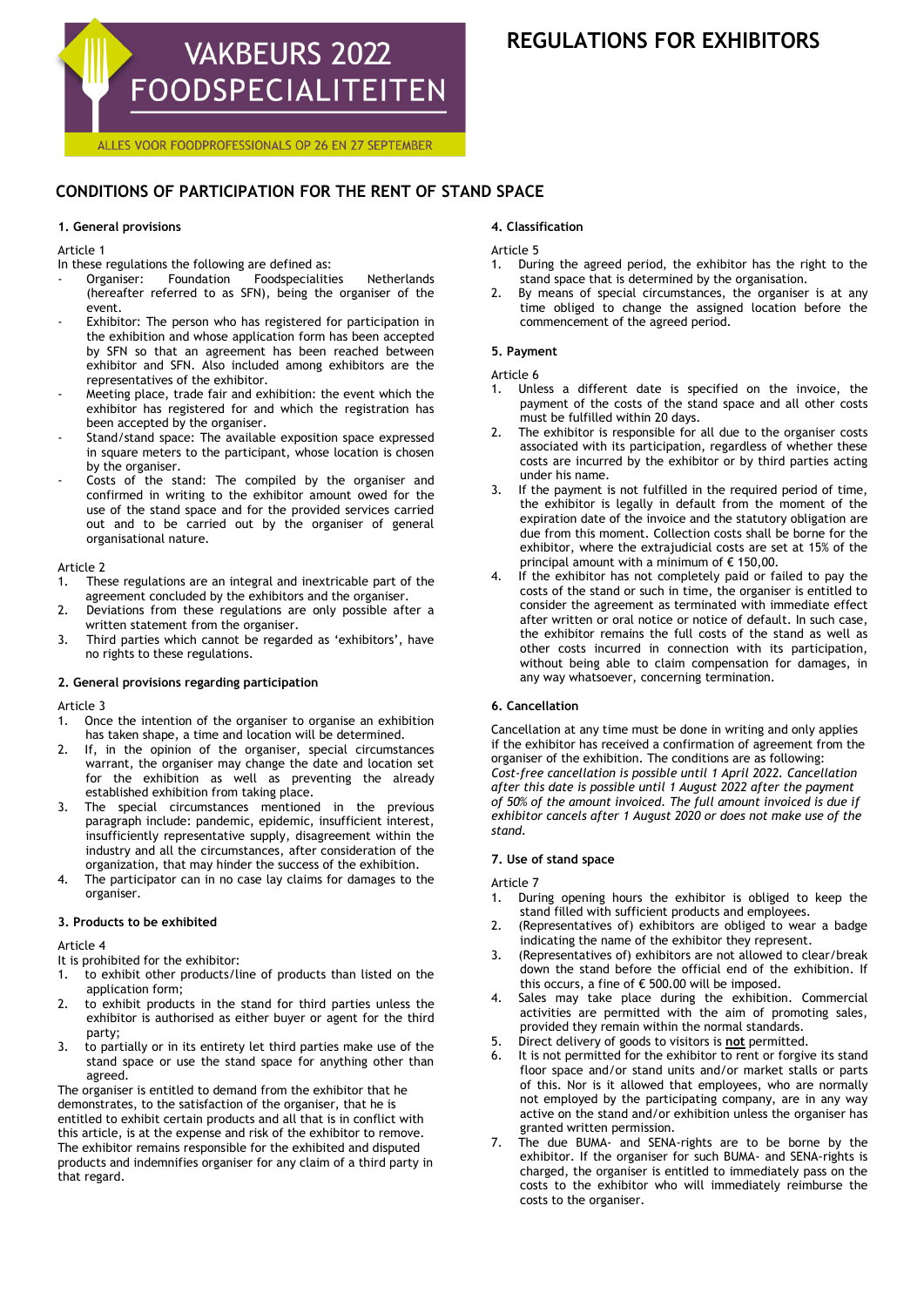Article 8

The exhibitor is not entitled to:

- 1. make such use of the stand space that other exhibitors or visitors suffer damage or nuisance in the form of noise, obstruction of passageways, obstruction of light or view or in any other form, all is in the decision of the organiser;
- 2. place or apply goods, furniture, signs or advertising material in the broadest sense outside or above the stand space;
- issue or offer price lists, circulars, leaflets or any other form of advertising material outside the stand space in the exhibition hall as well as entrances without consultation and permission of the organiser;
- 4. make drawings, photographic, film- or video recordings of objects other than in their own stand, which right is reserved exclusively to the organiser to use for its own purposes;
- 5. ask visitors for entrance fees, a compensation or a payment of any kind for visiting their stand or attending their activities;
- 6. provide catering facilities or deliver catering products in the stand space, in the broadest sense, against payment or any other kind of compensation (to be judged by the organiser). Nor use or serve drinks themselves in the stand space unless these products are involved or obtained by the catering service of the exhibition building.

#### **8. Liability**

Article 9

- 1. The organiser is not liable for any kind of damage suffered directly or indirectly by the exhibitor, its employees or its visitors if such damaged was caused by third parties. This includes business interruption, damage due to theft, destruction or any other cause of damage.
- The exhibitor shall indemnify the organiser against all claims by third parties for any kind of damage caused by the exhibitor itself, its employees and its visitors.

### **9. Establishment of the stand space**

Article 10

- 1. The exhibitor is free to, in compliance with the issued rules and instructions by the organiser, arrange the stand space to their own liking. It is prohibited to build in height unless agreed otherwise in writing.
- 2. Connections for electricity, heating and ventilation systems or fire safety equipment which are in, above or on the floor of the stand space, must always remain easily accessible and free.
- 3. If the arrangement and/or the construction of the stand, in the opinion of the organiser, is not finished before the end of the set-up period, the organiser is entitled, for the account and risk of the exhibitor, to take all provisions necessary.
- 4. The exhibitor receives the stand space as indicated in the confirmation.
- 5. The height of the partition walls are 2,50 meters. The height of the construction in the stand space may not exceed 2,75 meters unless agreed otherwise in writing.
- 6. It is not permitted to attach wires to the ceiling for hanging stand ceilings, canopies or lighting etc.
- All damages arising as a result from faults in the construction of the stands and its fixed equipment, as well as damage arising from the construction of a stand as such, are the sole responsibility of the exhibitor.
- 8. Own stand building material must be finished as a two-way point of view so the neighbouring stands also have a neatly finished look.
- The exhibitor will receive an empty and clean stand. During the exhibition and after the setting up for the stands, the exhibitor is itself responsible for cleaning the stand.

#### **10. Supply and removal of goods**

#### Article 11

During the exhibition it is prohibited for the exhibitor to supply and/or remove goods.

- 2. The exhibitor is responsible for transportation, arrival and the receiving of its (or on behalf of its) goods. The organiser does not accept goods of the exhibitors and is in no way liable.
- 3. The exhibitor is responsible for any damage done by transport to the exhibition hall. If needed, and if possible in consultation with the organiser, the exhibitor shall take measures to prevent damage.

#### **11. Clearance of the stand**

Article 12

- 1. The exhibitor is obliged to clear the stand or stand space and to make sure that this is clean and empty the way it was given to by the organiser immediately after the exhibition is closed. The building as well as the area around the stand or stand space should be cleared of products, promotional material and all other things that belong to the exhibitor. Detected damages or contaminations by the organiser, will be restored by or commissioned by the organiser. The associated costs will be charged to the exhibitor.
- 2. If the stand or stand space is not cleared completely or cleared in time, the organiser is entitled to:
- a. remove or save any materials, goods or packaging at the expense and risk of the exhibitor;
- b. bring the stand or stand space back in its original state as it was given to the exhibitor;
- The organiser is entitled to, in its discretion, destroy or sell materials and products of which is not certain to whom they belong and which are not collected by the owner a month after the exhibition has passed.

## **12. Safety regulations**

Article 13

- 1. All exits, passageways, emergency exits, stairways etc. may not be entirely or partially blocked.
- Fire extinguishing equipment must be visible and directly accessible at all times.
- 3. No hazardous, toxic or highly flammable materials (such as straw mats, jute, corrugated paper, plastics etc.) may be used for the stand space.
- 4. It is not permitted to demonstrate devices, heaters, fireplaces etc. with fire.
- 5. It is not permitted to use or have bottled gas in stock inside the building.
- 6. The exhibitor is obliged to immediately follow instructions by the organiser and/or fire brigade.
- 7. Furnishing and decoration of the escape routes, stands and areas where more than 25 people can be, may not be easily flammable. In case of fire they may not develop much smoke or toxic gases. The applicable materials must meet the standards of class II NEN 6065 regarding fire propagation. Textile products must meet the criteria not highly inflammable according to NEN 6065.
- 8. The use of heaters and having pressurized containers, flammable liquids, gases of explosive substances is prohibited on the stand unless a special permit has been granted by the commander of the fire brigade. Fuel tanks of any exhibited vehicles must be emptied as far as possible.
- Cables and cords that are placed in aisles and escape routes must be taped with good adhesive strips so that tripping and/or falling is prevented.

#### Article 14

Notwithstanding its obligation to behave to the government given in the interest of safety, respectively, to

give instructions, the exhibitor is obliged to behave in accordance with the rules, regulations and instructions

the organizer has given in the interest of safety.